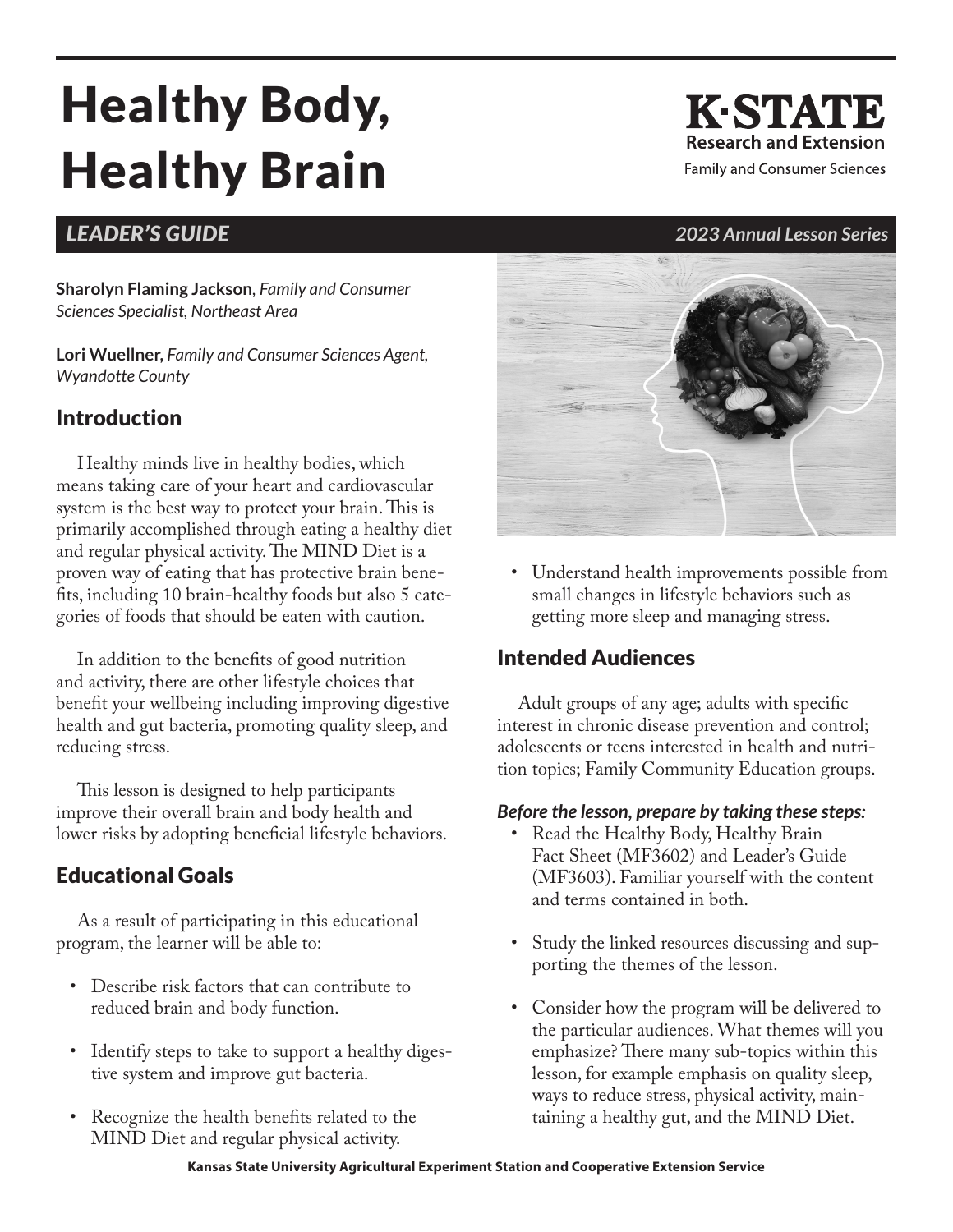Are there related topics that you would like to expand on for your group?

### Leading the lesson

The Healthy Brain, Healthy Body fact sheet is designed and written to serve as a script or outline for this lesson. The introduction provides a brief overview of the contents and sub-categories of the lesson. Engaging in one or more of the suggested activities will reinforce the relevance of the lesson themes (healthier eating habits, regular physical activity, quality sleep and stress reduction).

### *Possible activities to support this lesson*

*1. MIND Diet Check* — To illustrate the importance of following the MIND diet, use the score sheet on page 4 to evaluate how you are doing now and steps you can take to move to a higher number.

Using the chart, located at the following link, *[www.ncbi.nlm.nih.gov/pmc/articles/PMC4581900/](https://www.ncbi.nlm.nih.gov/pmc/articles/PMC4581900/table/T1/?report=objectonly) [table/T1/?report=objectonly](https://www.ncbi.nlm.nih.gov/pmc/articles/PMC4581900/table/T1/?report=objectonly)*, determine how your dietary intake compares to the MIND Diet (referring to the list of total and limits on page 4.) A score of 0, .5, or 1 per food item is assigned based on how close you get to the number of servings per week. Keep in mind:

- The goal is to achieve 15 total points.
- Each day may look a little different so be patient with yourself and the process.
- Allow the scores to help you determine areas that you can celebrate and others that need some attention.
- Set SMART Goals that best fit your health needs: Specific, Measurable, Attainable, Realistic, and Timely.
- *2. Brain stimulating activities* As a group discuss what activities you are currently engaging in to stimulate your brain. Discuss new ideas for engagement and challenge one another

to try something different. Be prepared to offer suggestions or try one listed below:

- Learn to play a musical instrument; learn a new board or card game; have meaningful social interaction with people; volunteer; join an organization; start a new hobby or revisit an old one; take different routes when you travel; write or draw with your less dominant hand; try to do something new and different every day.
- Brain teasers ideas are listed in the publication from NDSU Extension, *Exercise Your Brain*, which can be found at, *[www.ndsu.edu/agricul](https://www.ndsu.edu/agriculture/sites/default/files/2021-12/fn1431.pdf)[ture/sites/default/files/2021-12/fn1431.pdf](https://www.ndsu.edu/agriculture/sites/default/files/2021-12/fn1431.pdf)*
- The fact sheet, *Keys to Embracing Aging, Brain Activity*, offers suggestions on mental stimulation. The fact sheet can be found at, *[ksre-learn.](https://ksre-learn.com/MF3259) [com/MF3259](https://ksre-learn.com/MF3259)*
- *3. Other themes* If you have time, discuss some of the other themes in the fact sheet (exercise and physical activity, manage your stress). Some questions your group could discuss:
- Think about a time when you may have experienced chronic or prolonged stress. What type of stress management strategies worked for you? What didn't work? Since stress is unavoidable, were you able to "reframe" or think differently about your situation?
- Let's talk about sleep. More than a third of American adults are not getting enough sleep on a regular basis, according to the Centers for Disease Control and Prevention (CDC). Do you struggle to get adequate, quality sleep? Are there any strategies for better sleep in the fact sheet that you are willing to try?
- Are you able to meet the minimum guidelines for physical activity, at least 150 minutes of moderate intensity activity per week? What type of activities do you enjoy? (The best exercise is the one you will actually do.) Do you do strengthening exercises at least 2 days each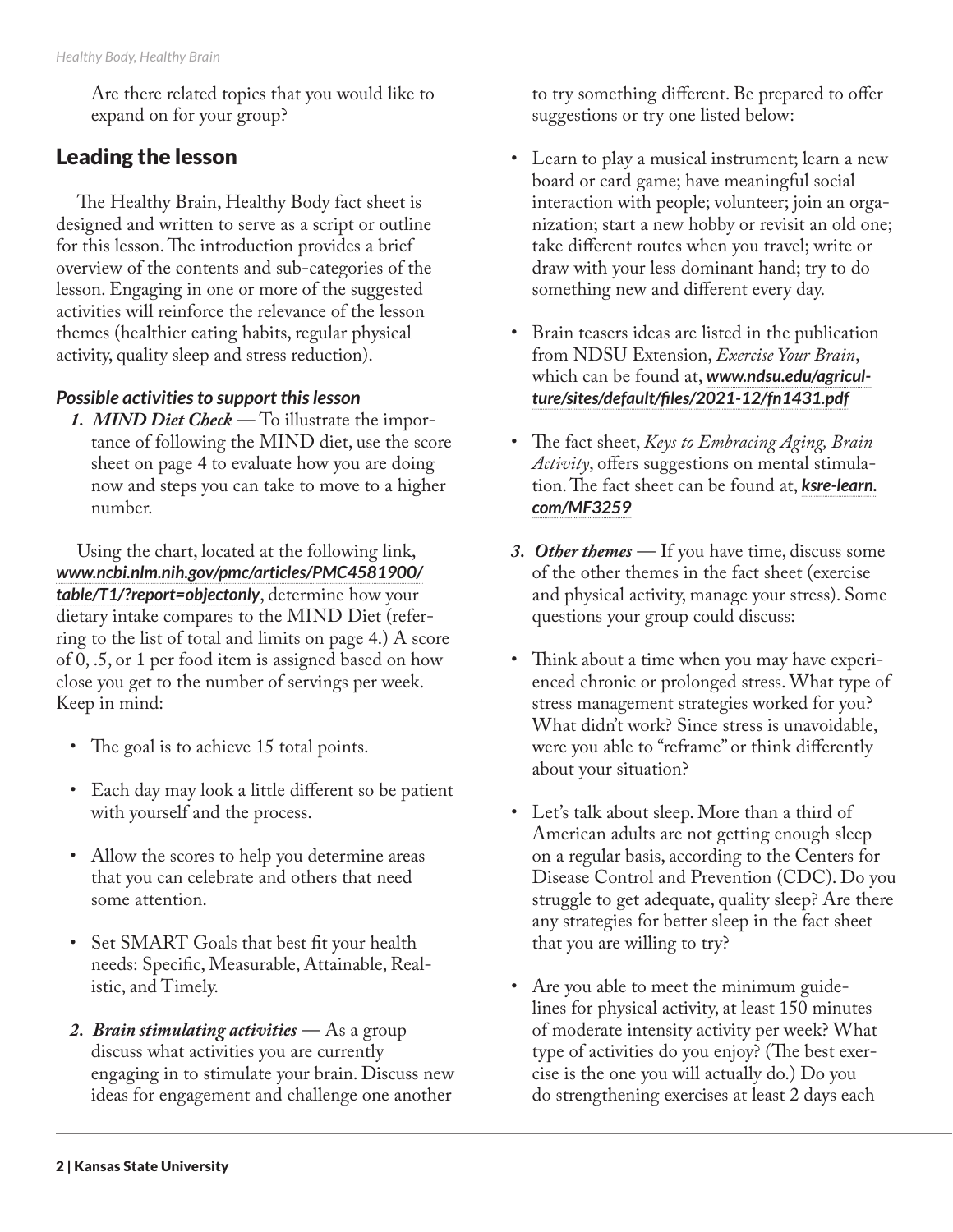week? What are some barriers that prevent you from getting the amount of activity you need? As a group, can you think of possible solutions to these barriers?

### Glossary of Terms

**Subjective Cognitive Decline (SCD)** – Self-reported memory problems that have been getting worse over the last year. In Kansas, 1 in 9 people aged 45 and older are experiencing SCD.

**Dementia** – This is a general term for the impaired ability to remember, think, or make decisions that interferes with everyday activities. While it affects older adults predominantly, it is not a part of normal aging.

**Alzheimer's Disease** – This is the most common type of dementia and it is a progressive disease. It involves parts of the brain that control thought, memory, and language. Alzheimer's begins with mild memory loss and as it progresses, it can seriously affect a person's ability to carry out daily activities.

**Mental Health** – This encompasses our emotional, psychological, and social well-being, and affects how we think, feel, and act. Our mental health also guides how we handle stress, relate to others, and make healthy choices. It is important to know that poor mental health and mental illness are not the same. One can experience poor mental health and not be diagnosed with a mental illness.

**Mental Illness** – These are health conditions involving changes in emotion, thinking and/ or behavior. Those with mental illness experience

distress and/or problems functioning in social, work or family activities. Mental illness is common and most often it is treatable.

**MIND Diet** – The MIND diet is a brain-healthy diet that stands for Mediterranean-DASH Intervention for Neurodegenerative Delay. It's a hybrid of the DASH diet (Dietary Approaches to Stop Hypertension) and the Mediterranean diet, and it focuses on food groups in each diet that can boost your brainpower and protect it from age-related problems like Alzheimer's disease. (WebMD)

**Processed Foods** – **1)** Minimally processed foods have been pre-prepped for convenience such as bagged spinach, cut vegetables, and roasted nuts. Minimally processed foods have a place in a healthy diet. **2)** Heavily processed foods include ready-to-eat foods such as crackers, deli meat, chips, and frozen dinners. Heavily processed foods should be avoided when possible.

**Enteric Nervous System**, or ENS, is the brain in the human gut. It consists of two thin layers of more than 100 million nerve cells lining the gastrointestinal tract from the esophagus to the rectum.

> **Reviewed by:** Sandy Procter, Ph.D., RD/LD, Nutrition Specialist (retired)



Publications from Kansas State University are available at: *www.bookstore.ksre.ksu.edu*

Date shown is that of publication or last revision. Contents of this publication may be freely reproduced for educational purposes. All other rights reserved. In each case, credit Sharolyn Flaming Jackson, et al., *Healthy Body, Healthy Brain Leader's Guide*, Kansas State University, July 2022.

### **Kansas State University Agricultural Experiment Station and Cooperative Extension Service**

K-State Research and Extension is an equal opportunity provider and employer. Issued in furtherance of Cooperative Extension Work, Acts of May 8 and June 30, 1914, in cooperation with the U.S. Department of Agriculture, Director of K-State Research and Extension, Kansas State University, County Extension Councils, Extension Districts.